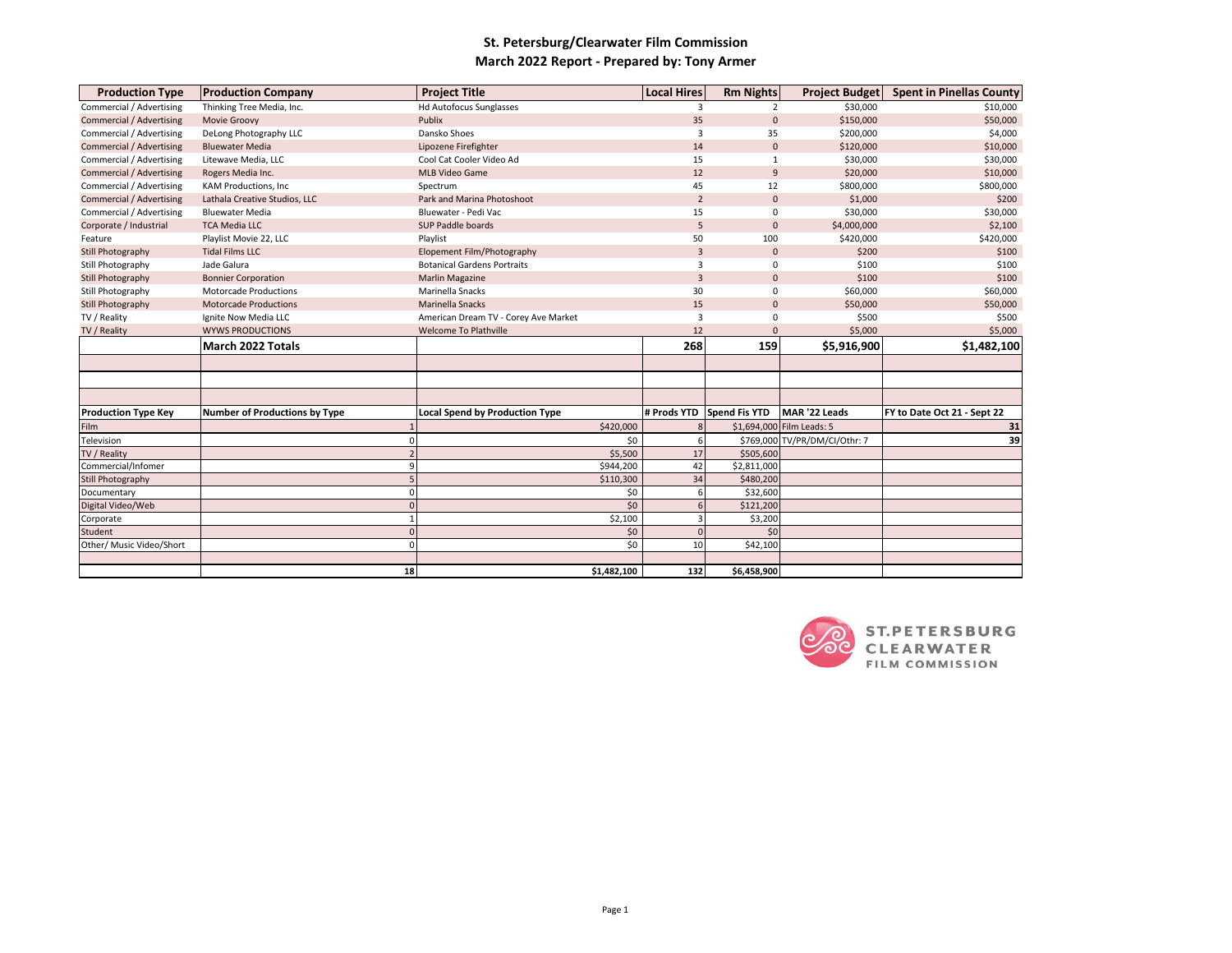## **St. Petersburg/Clearwater Film Commission March 2022 Report - Prepared by: Tony Armer**

|                |                 | 2021-2022 Fiscal YTD Totals |              |              |                     |
|----------------|-----------------|-----------------------------|--------------|--------------|---------------------|
| Month          | <b>Projects</b> | <b>Shoot Days</b>           | <b>Hires</b> | <b>Rooms</b> | <b>County Spend</b> |
| 2021 October   | 24              | 84                          | 188          | 40           | \$708,500           |
| 2021 November  | 24              | 89                          | 244          | 152          | \$1,006,600         |
| 2021 December  | 25              | 65                          | 388          | 452          | \$1,382,400         |
| 2022 January   | 18              | 37                          | 226          | 330          | \$993,500           |
| 2022 February  | 23              | 41                          | 252          | 668          | \$885,800           |
| 2022 March     | 18              | 32                          | 268          | 159          | \$1,482,100         |
| 2022 April     |                 |                             |              |              |                     |
| 2022 May       |                 |                             |              |              |                     |
| 2022 June      |                 |                             |              |              |                     |
| 2022 July      |                 |                             |              |              |                     |
| 2022 August    |                 |                             |              |              |                     |
| 2022 September |                 |                             |              |              |                     |
|                |                 |                             |              |              |                     |
| <b>Totals</b>  | 132             | 348                         | 1,566        | 1,801        | \$6,458,900         |

| 2022 Calendar YTD Totals |                 |                   |              |              |                     |  |  |
|--------------------------|-----------------|-------------------|--------------|--------------|---------------------|--|--|
| <b>Month</b>             | <b>Projects</b> | <b>Shoot Days</b> | <b>Hires</b> | <b>Rooms</b> | <b>County Spend</b> |  |  |
| January                  | 18              | 37                | 226          | 330          | \$993,500           |  |  |
| February                 | 23              | 41                | 252          | 668          | \$885,800           |  |  |
| March                    | 18              | 32                | 268          | 159          | \$1,482,100         |  |  |
| April                    |                 |                   |              |              |                     |  |  |
| May                      |                 |                   |              |              |                     |  |  |
| June                     |                 |                   |              |              |                     |  |  |
| July                     |                 |                   |              |              |                     |  |  |
| August                   |                 |                   |              |              |                     |  |  |
| September                |                 |                   |              |              |                     |  |  |
| October                  |                 |                   |              |              |                     |  |  |
| November                 |                 |                   |              |              |                     |  |  |
| December                 |                 |                   |              |              |                     |  |  |
|                          |                 |                   |              |              |                     |  |  |
| <b>Totals</b>            | 59              | 110               | 746          | 1157         | \$3,361,400         |  |  |